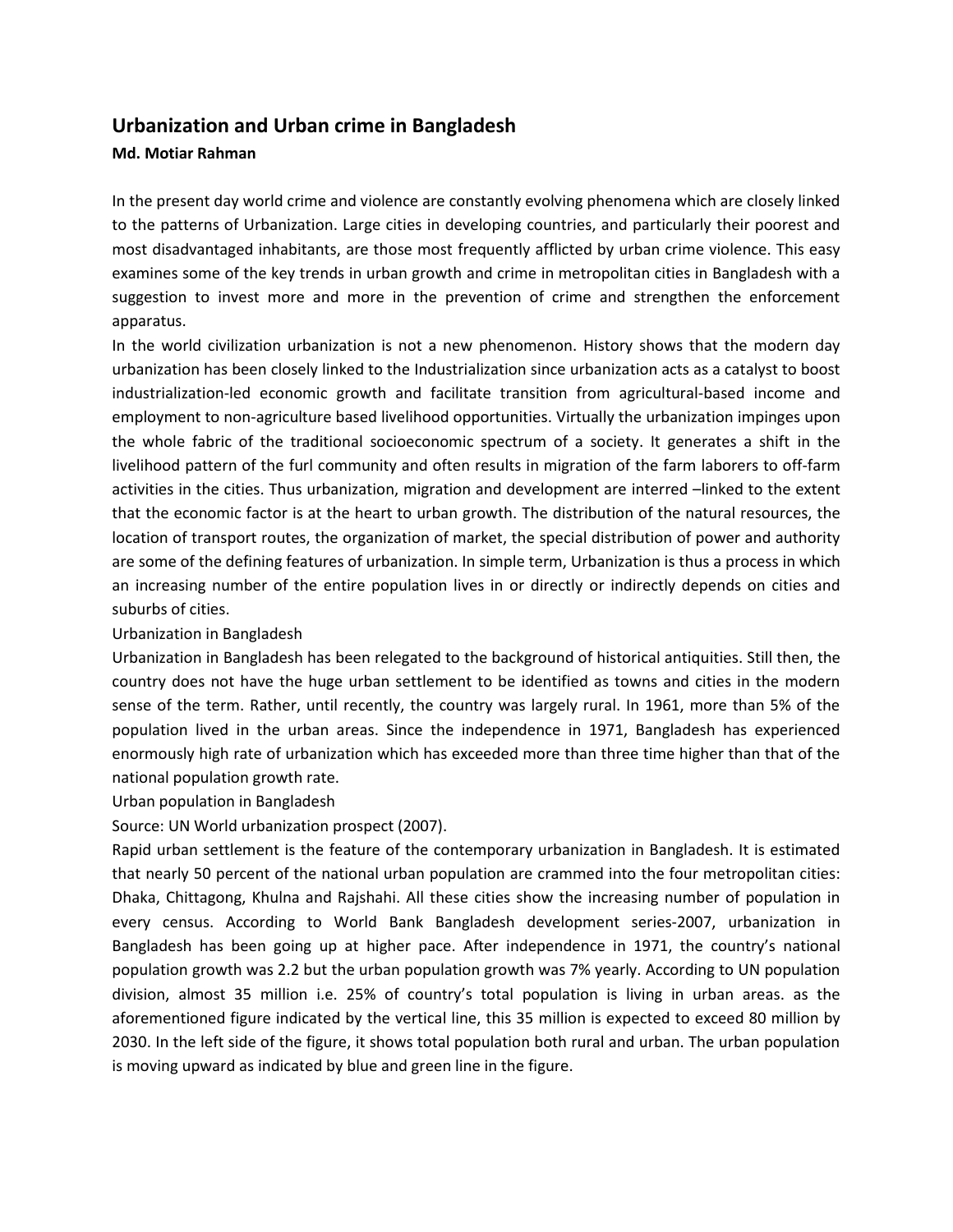It is estimated UN population division that by 2015 the urban population would reach 22 million. Dhaka has 35% of the total urban population where together all four cities have 60% (BBS, 2001). Located centrally in the country, Dhaka has been growing at a rate than most other cities in the region large urban agglomerations and huge population approximately 14.65 million people. Dhaka has been incorporated in the global commodity chains of consumer goods, in particular through its garments industry, in which more than two million people work. It thus connects millions of people to the global economic system; a defending feature of mega cities. Link in many other mega cities of the south, global integration was achieved in Dhaka at the cost of growing spatial fragmentation and socio-economic polarization. However Dhaka has never been a planned urban settlement and growing in the most haphazard fashion with attendant problems affecting heavily of the security and service providing apparatus.

| City       | 2009  |
|------------|-------|
| Dhaka      | 14648 |
| Chittagong | 4961  |
| Khulna     | 1682  |

Total population in thousand (2010)

| <b>Rural Population</b>        | 118276 |
|--------------------------------|--------|
| Urban Population               | 46149  |
| Percentage of urban population | 28.1   |

Source : UN Population Division.

Table shows the population of three major cities of Bangladesh in 2009 and Dhaka city conceived almost three times higher than second largest city Chittagong. According to the Bangladesh's total population, the percentage of urban population is 28.1.

Impact of urbanization

Since the urbanization has impact heavily in the socio-economic milieu of a given society, there are merits and demerits. Some of the positive benefits are higher productivity, better income, and reduction of fertility rate, modernization, people's empowerment, democratic political environment, civic amenities and improved aces to information technology. On the other hand, massive degradation in the urban environment congestion, extreme pressure of housing, growth of slums and the pressure of urban services such as education, health, transportation, water, sanitation, electricity, fuel, garbage clearance, recreation etc. While it is true that urbanization generates growth in the economy, it also creates great inequality of income within urban population. Income inequality in urban areas in Bangladesh is higher than in rural areas and even within urban areas it has increase during the last few years. Therefore, urbanization in Bangladesh has been reckoned with the transference of poverty from rural to urban areas. In the urban areas, there is about 37% of the urban population living below national poverty line. <http://en.wikipedia.orga/wiki/proverty> in Bangladesh cite note-7#cite note-7 for those living in urban areas, especially the capital Dhaka, and major industrial cities such as Chittagong, Khulna and Rajshahi, they enjoy a better standard of living, with electricity, gas and clean water supplies.Despite this, living in slums without all amenities of a descent life.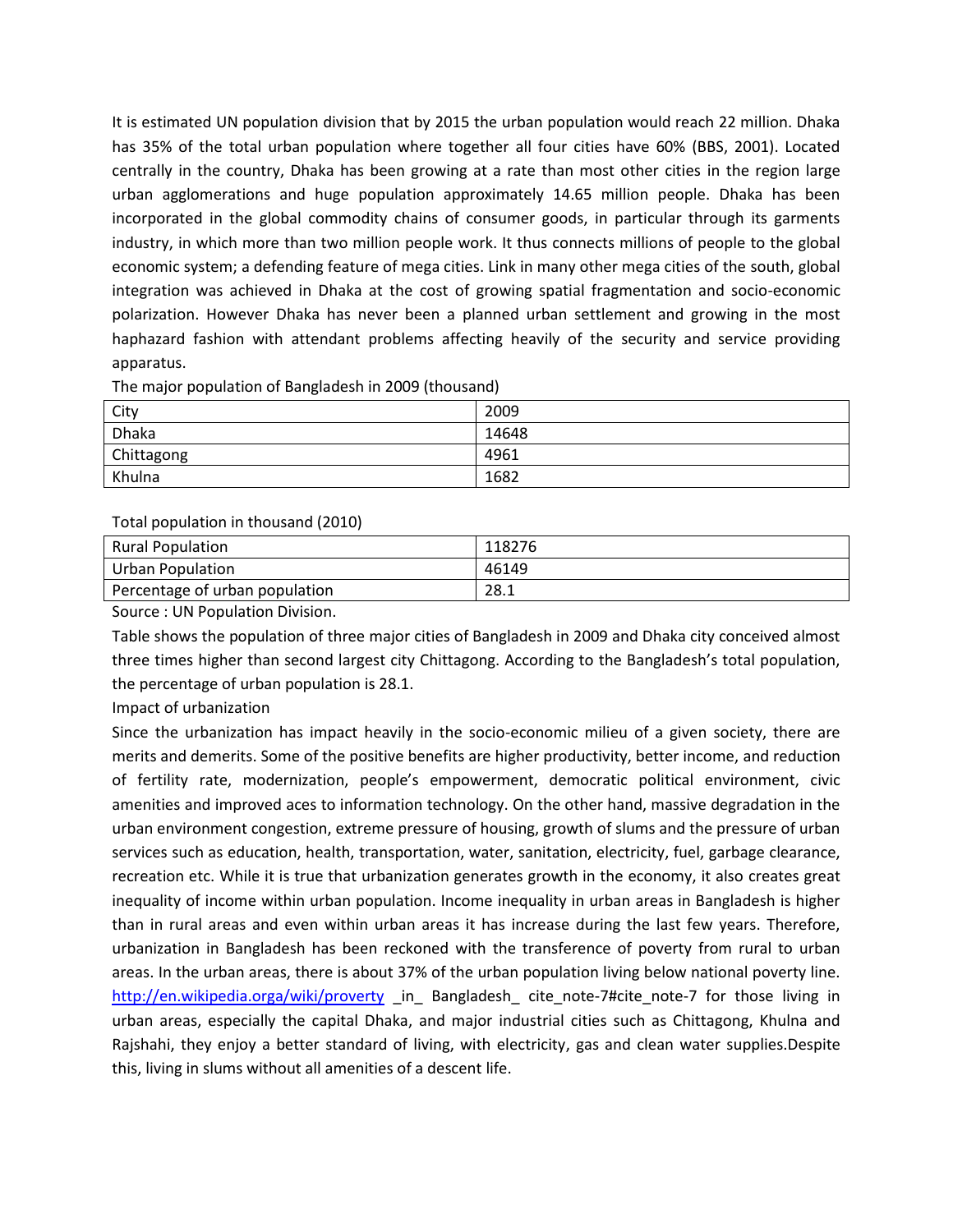Generally urbanization shows set of indicators such as population density, industrial units, factories and commercial establishments, traffic congestion and migration from rural to urban areas. This rapid urbanization is the integral to some social problems such as floating population, slums, unemployment, drug addiction and violence. The huge number of slums and quarter settlements on the edges of lakes, rivers, sewers and railway tracks are distributed in an irregular manner throughout the city. The adverse surrounding, coupled with a highly dense population, gives rise to a myriad of social, health and environmental problems. The city today has been virtually infested with varieties of crimes and violence, drug trafficking and addiction, organized crime and sexual abuses. Some of these are associated with affluence while the other with deprivation, frustration and bad governance. Now days, the pattern and types of crimes have changed with the shift in the fabric of the society.

In fact, cities are growing rapidly so as to accommodate 50% of the world population by 2025. But urban crime is growing even faster, according to the United Nation Crime Prevention and Criminal Justice Balance. A study conducted by the UN International crime and justice research institute (UNICRI) indicates that urban crime has occurred very frequently and it is also hypothesized that more than half of the urban population worldwide have been victimized at least once in the study period 1988-1993. Therefore victimization rates have been considered to be the highest in the large cities. Well known hubs of commerce and culture like los Angeles, Lagos, Moscow and Rio de Janeiro have eroded the myth as the citadel of human security. Average citizens are no longer living in secured environment; rather the worsening security situation drags them into the unmapped labyrinth of armed attack by unknown belligerents.

Crime and violence affect all members of society, regardless of sex, age, and income but are more evident in urban areas, especially poor and marginalized neighborhoods. It intrudes into homes, schools, commercial establishments, public transport, and sports and other public venues. Fear of crime changes the living of the people. Concern about crime pushes wealthier populations out of city centers into segregated and enclose privet suburbs, creating fortified enclaves for home leisure and work a part from the human suffering inflicted, crime acts as a stumbling block to the development. If the sense of insecurity is all pervasive, corporate investors, international development agencies and local artisans and merchants alike will be reluctant to participate in the sustaining economic activity. If the security of cities cannot be guaranteed, nations shall not be expected move.

Crimes committed during the period from 2008 to 2012 (up to November) Six metropolitan cities in Bangladesh namely DMP (Dhaka metropolitan police), CMP (Chittagong metropolitan police), KMP (Khulna metropolitan police), RMP (Rajshahi metropolitan police), BMP (Barisal metropolitan police), SMP (Sylhet metropolitan police) have been taken for the purpose of this easy. However, this will show the trend and levels of crimes in six metropolitan cities. There are some smaller cities especially districts headquarters and some of the sub-districts which may well be taken as smaller urban settlements in the process of urbanization in Bangladesh. Since these metropolitan cities have some form of special law enforcement apparatus known as metropolitan police, I presume that they would act as a precursor for the analysis and help in making a co-relation between crime and urbanization in Bangladesh. I have deliberately chosen crimes against property and human body as the data for this essay. This will show the magnitude and frequency of during this period, a total number of crimes lodged with the police in six metropolitan police were 164953. Of these, DMP has the highest number of crimes recorded. DMP shares 70.48%, CMP 12.45%, KMP 05%, RMP 04.32%, BMP 03.28 and SMP 05% of total crimes recorded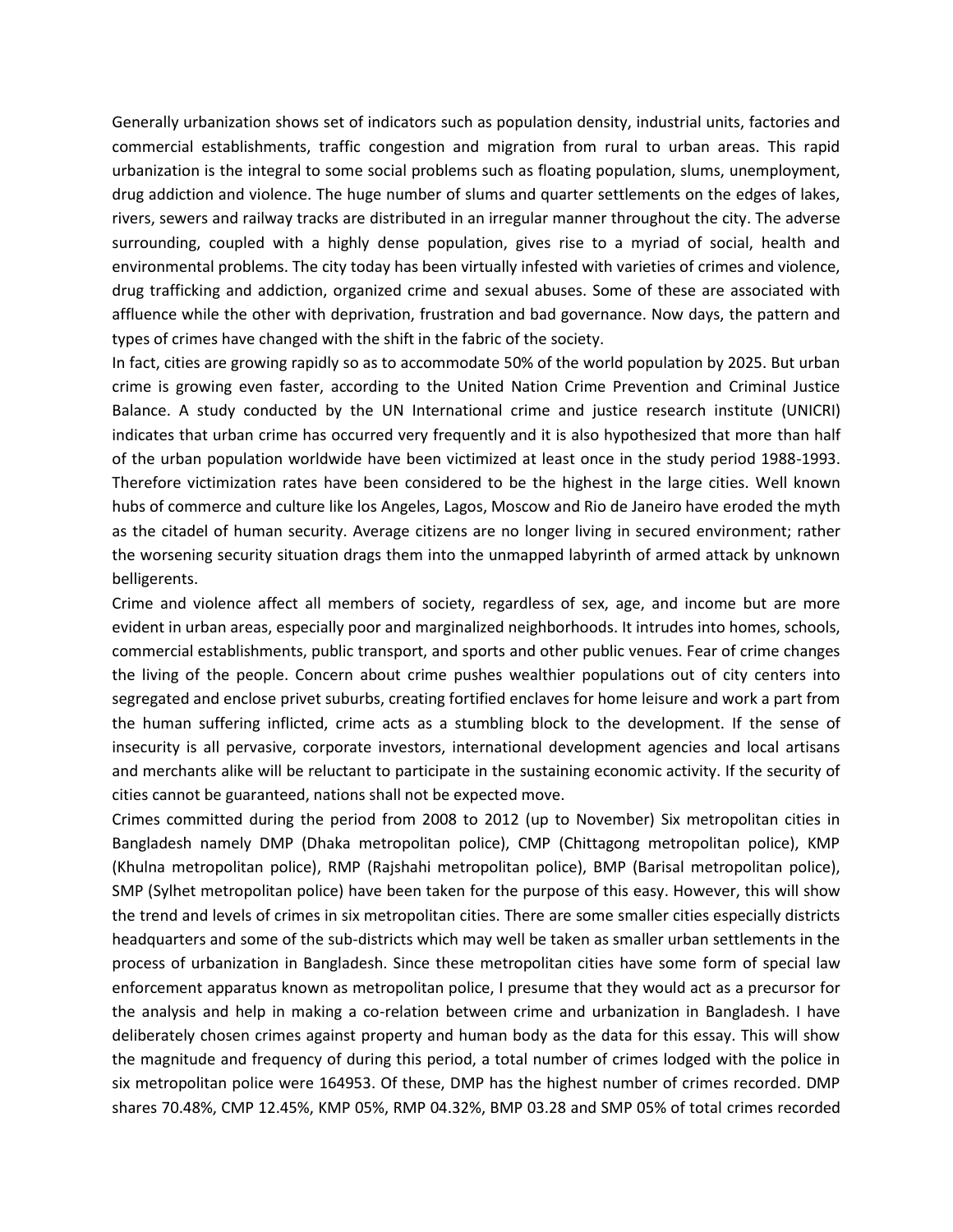during this period. On the other hand, these six metropolitan police experienced a sizable number of crimes recorded throughout the country. During this period, police recorded as much as 6, 52,505 crimes throughout the country whereas all metropolitan police registered total 164953 crimes. The percentage of crime recorded by metropolitan police if we compare with the national crime figure is 25.27%. This demonstrates that one-fourth of the total crimes recorded in Bangladesh occurred in these metropolitan cities.

Pattern of crimes differs from metropolitan to metropolitan. Among the most commonly reported crime and violence are toll collection, robbery and dacoity, mastan-induced violence, drug addiction, land grabbing and violence, violence against women and children, illegal possession and use of fire arms, illicit trafficking in women and children, murder and kidnapping. Some serious crimes like hijacking and bomb throwing have all added a new dimension to the problems of criminal administration. The drug addiction is often linked to crime to crime and violence.

Mastani (Activities of musclemen end hoodlum) are thugs committing a wide range of crimes such as taking meals in restaurants without payment, forcible extraction of tolls and subscriptions, particularly from house owner, tenant, shop owners, businessmen, contractors etc., bus stands, real estate companies, owners of industries and clinics etc. Mastan gives also mercenary service such as kidnapping for ransom, grabbing of property, murder, dacoity etc. In exchange of cash or kind from anybody. Some of them have made fortune by grabbing real estate property, shops, buses and trucks. During this heyday, they extort huge amount of money from businessmen, contractors and others that no one dare to oppose it or to lodge complaint with the law enforcement authority for fear of retaliation. There have been occasional violent clashes among the mastans over the control of the area of in-fight among themselves over the share of booty or exert their power and position. Special laws like public safety Act, Speedy Trail Act were made to combat crimes committed by mastan.

In the context of public perception of the security in cities, crime against property such as robbery, dacoity, Mugging, bomb throwing, mastani induced toll collection secretly, armed violence and murder shall be the most common crimes of concern. The second highest is the violence against women. The next is the dispute over land property such as land grabbing, dispossession of land and forceful eviction from house. Lastly drug abuse and drug related offence have been the cause of insecurity. However, the sense of insecurity has not been so all pervasive in all these urban settlements. Still then, the law enforcement apparatus requires constant monitoring, cautious supervision and frequent intervention to make it a secured human habitation. Finally it is arguable that crimes in urban setting are occurring more frequently than the pace urbanization is running in Bangladesh. Therefore, the society shall have to consider as an investment to strengthen the security apparatus for the better future the country. **Reference:**

- 1. Brown, Vanda Felbab (2011) Bringing the state to the slum: confronting organized crime and urban violence in Latin America, lessons for law enforcement and policymakers. Canada.
- 2. Moser, Caroline (2007) urban violence and insecurity: An introductory roadmap. London
- 3. Shaw, Margaret ET el (2007) strategies and best practices in crime prevention in particular in relation to urban areas and youth at risk, proceeding of the workshop held at the  $11<sup>th</sup>$  UN congress on crime prevention and criminal justice, Montreal.
- 4. World Bank Bangladesh Development series 2007.
- 5. UN world urbanization prospect (2007).